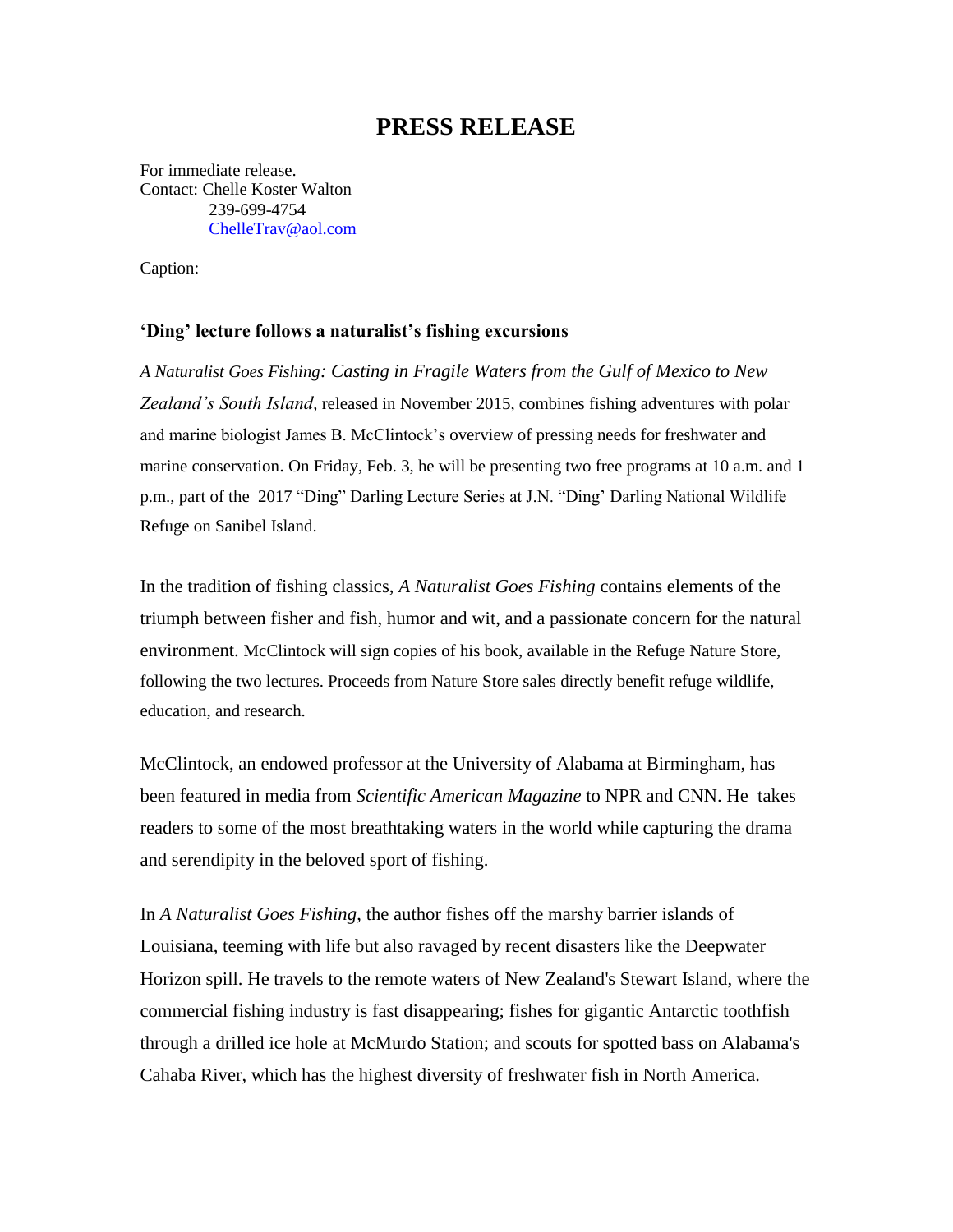As McClintock takes readers on a global journey, they learn how sea level rise, erosion, pollution, water acidification, and overfishing cause damage. He will sign copies of his book, available in the Refuge Nature Store, following the two lectures. Proceeds from Nature Store sales directly benefit refuge wildlife, education, and research.

HighTower/Thomas & Swartz Wealth Management sponsors the free 12-lecture series with support from the "Ding" Darling Wildlife Society-Friends of the Refuge (DDWS). The season's complete schedule is listed below.

Seating for the lectures in the "Ding" Darling Visitor & Education Center Auditorium is limited and available on a first-come basis. Arrive one hour early to assure a place to sit. Early arrivals can save one seat each and then may explore the Visitor & Education Center or Indigo Trail before the lecture starts. Saved seats must be filled 15 minutes before lecture time.

As usual, Wildlife Drive closes on Friday, but visitors are welcome to enjoy the center, Indigo Trail, and recreational opportunities at Tarpon Bay Explorers, the refuge's official recreation concession located at its Tarpon Bay Recreation Area.

Note: Opinions expressed in guest lectures do not necessarily reflect the views of refuge and DDWS management, staff, and board of directors.

For more information, call 239-472-1100 ext. 241 or log on to dingdarlingsociety.org/articles/lecture-and-film-series.

Feb. 3 – Author Dr. James McClintock, *A Naturalist Goes Fishing: Casting in Fragile Waters from the Gulf of Mexico to New Zealand's South Island*  Feb. 10 - NO LECTURE Feb. 17 – Author Dr. John Marzluff, *Welcome to Suburdia: Sharing Our Neighborhoods with Wrens, Robins, Woodpeckers, and Other Wildlife* Feb. 24 – Author Will Harlan, *Untamed: The Biography of Carol Ruckdeschel*  March 3 – Author Dr. Laurel Neme, *Animal Investigators: How the World's First Forensic Lab Is Solving Crimes & Saving Endangered Species*